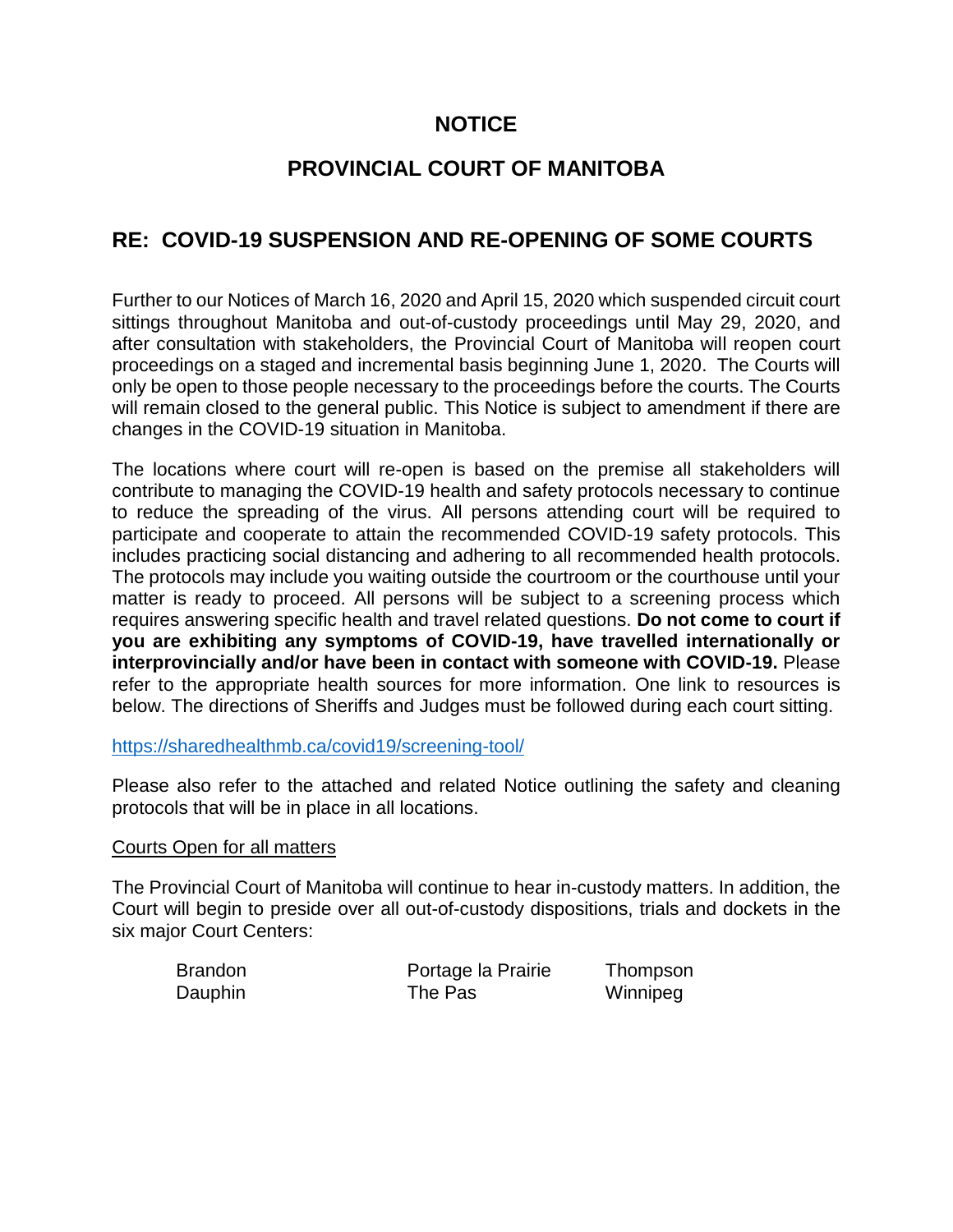The previously scheduled dockets, dispositions and trials scheduled in the following locations will also resume on June 1, 2020:

| Beausejour | Morden         | Selkirk           |
|------------|----------------|-------------------|
| Flin Flon  | Saint-Boniface | Steinbach         |
| Minnedosa  | Saint-Pierre   | <b>Swan River</b> |

All matters previously scheduled for June 1, 2020 and thereafter remain scheduled and are now expected to proceed on the date booked at the above locations.

Please note, any in-custody accused who is transported to attend a docket, trial or disposition outside Winnipeg or Brandon, if they are returning to custody after the appearance, will have to self isolate for 14 days. .

In order to reopen the courts responsibly and remain vigilant about preventing the spread of COVID-19, the Courts remain closed to the general public. As well, the Court is seeking to reduce the number of persons attending court who have business at the court. Counsel are directed to contact their clients to ensure only those persons who have something meaningful occurring (such as a disposition or a trial) attend court. Those people attending as an accused or a witness may have a maximum of two support people in attendance with them when a meaningful event occurs.

Counsel will be allowed to appear by teleconference for bail applications and straightforward dispositions (those expected to take 30 minutes or less in total time) as well as any other matter which has received advance permission from a judge. Those persons who are self-represented will be allowed to attend court.

If you are representing yourself and need to speak to the Crown Attorney, please phone them in advance to discuss whether you need to attend court and to discuss your case. Please contact the Crown Attorney at the court center nearest to you.

| <b>Crown Attorney:</b> |                               |
|------------------------|-------------------------------|
| <b>Brandon</b>         | General Phone: (204) 726-6013 |
| Dauphin                | General Phone: (204) 622-2082 |
| Portage la Prairie     | General Phone: (204) 239-3343 |
| The Pas                | General Phone: (204) 627-8444 |
| Thompson               | General Phone: (204) 677-6766 |
| Winnipeg               | General Phone: (204) 945-2852 |

Those persons having an appearance before the Court in June are directed to contact their lawyer. If you do not have a lawyer, you are directed to contact Legal Aid duty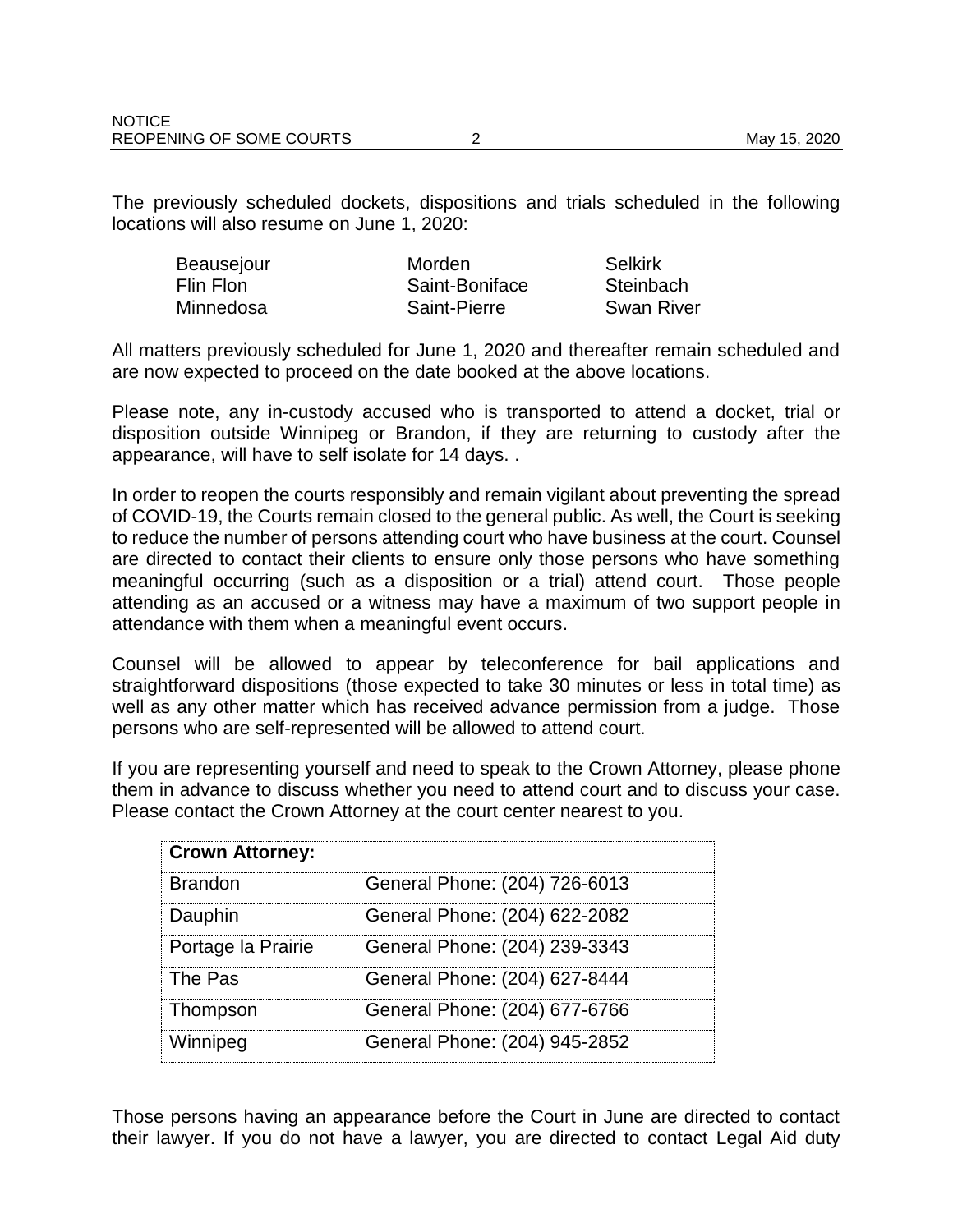counsel to inquire whether your personal appearance in court is required. If your appearance is not required you can request Legal Aid duty counsel speak to the matter:

| <b>Legal Aid duty counsel:</b>   | Email                       | <b>Telephone</b>                      |
|----------------------------------|-----------------------------|---------------------------------------|
| Winnipeg and Portage la Prairie: | crimdco@legalaid.mb.ca      | (204) 985-8500 or<br>1 (800) 261-2960 |
| Brandon:                         | brandonagent@legalaid.mb.ca | (204) 729-3484 or<br>1 (800) 876-7326 |
| Dauphin:                         | amisk@legalaid.mb.ca        | (204) 622-7000 or<br>1 (800) 810-6977 |
| The Pas:                         | thepas@legalaid.mb.ca       | (204) 627-4820 or<br>1 (800 268-9790  |
| Thompson:                        | thompson@legalaid.mb.ca     | (204) 677-1211 or<br>(800) 665-0656   |

To apply for Legal Aid online visit [www.legalaid.mb.ca,](http://www.legalaid.mb.ca/) or call (204) 985-8511 or 1-866- 800-8056 Monday-Friday between 9:00 a.m. and 4:00 p.m.

## **The above steps are critical to reducing the number of people who attend court.**

Adult and youth in-custody bail and disposition courts will continue to sit with accused persons appearing by video if available. Counsel are invited to appear by teleconference where that is available and requested.

Please refer to the Child Protection Hearing Notice released May 13, 2020 regarding Child Protection Hearings for the month of June.

Protection Orders will continue to be heard by Judicial Justices of the Peace.

## The Provincial Offences Act Proceedings

The Provincial Court of Manitoba is resuming dealing with some Provincial Offences Act ticket offences. As of May 19, 2020, a process will be in place for people throughout Manitoba to deal with guilty pleas with an explanation by teleconference. In addition, people will be able to set their matters down for a disputed hearing at a future date. Instructions on how to participate will be the subject of a separate Notice.

#### Fly-In Circuits suspended in June

The circuit courts which require the court party to fly into the community will not sit during June. All matters on those dockets will be further suspended and administratively adjourned to the next court date set for that community. Counsel are asked to meet to discuss matters related to those circuits. Those matters that can be resolved before the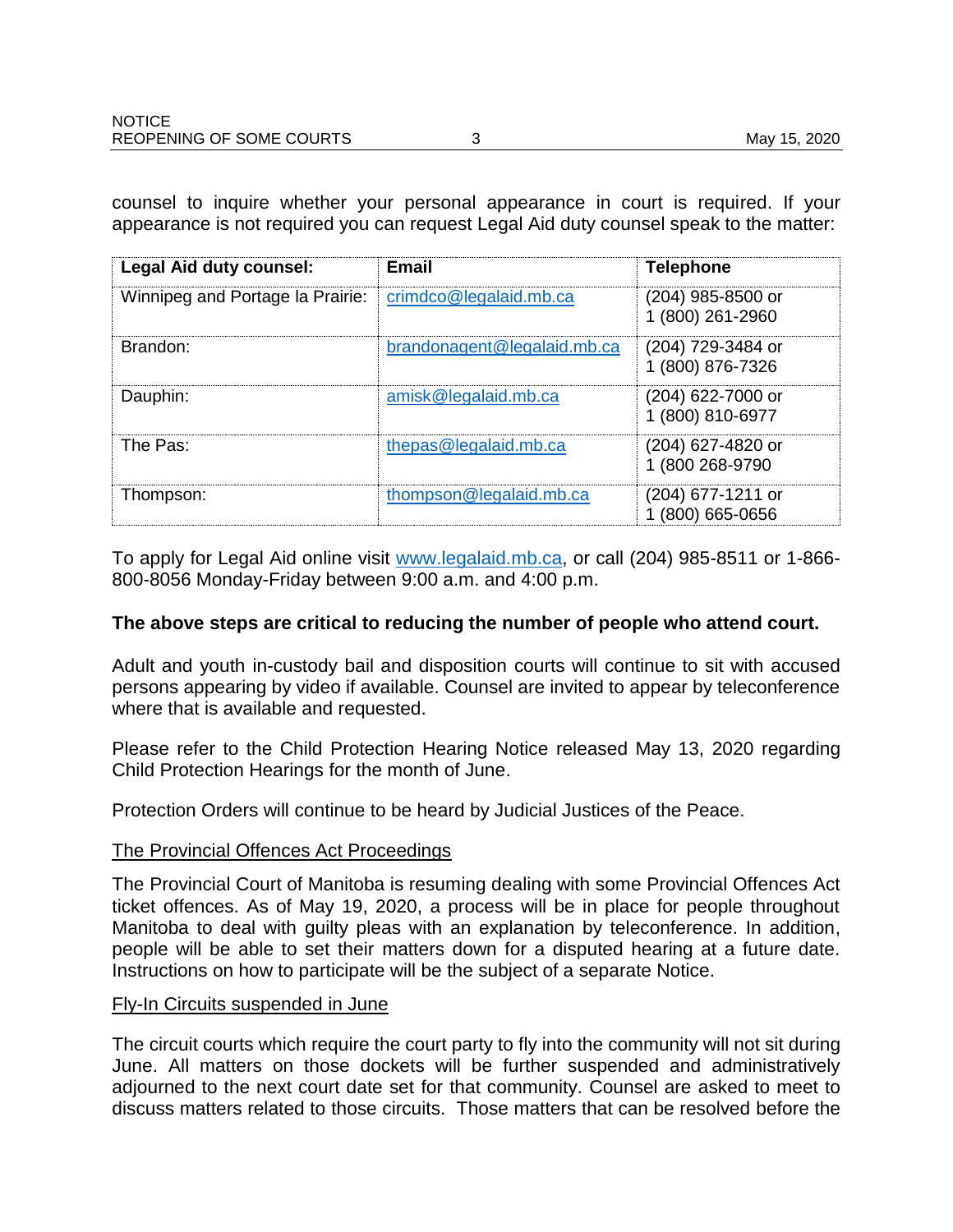next sitting of the circuit court can be added to the nearest, affiliated court center to complete the resolution of the matter.

### Additional Circuit Sittings suspended in June

All other circuit court locations throughout Manitoba are further suspended for the month of June. All matters on these dockets will be administratively adjourned to the next court date set for that community. Counsel are asked to meet to discuss matters related to those circuits. Those matters which can be resolved before the next sitting of the court can be added to the nearest affiliated court centre to complete the resolution of the matter.

#### Case Management Conference

Case management conferences will continue as scheduled and may be conducted by teleconference. Counsel are encouraged to request a case management in any case where the logistics of the case are complicated or where additional assistance from the Court is required to have the matter heard properly. Hearings involving multiple accused, currently scheduled to proceed in any of the above centres opening on June 1, 2020, may be subject to further case management at the courts direction.

The Provincial Court of Manitoba will continue to assess the situation on an ongoing basis and may change or cancel court sittings. We thank all of the stakeholders who have provided input and information regarding the re-start of these courts. We recognize managing the social distancing protocols will take the effort and cooperation of all court participants and we thank you in advance for your patience and cooperation.

## **ISSUED BY:**

*"Original signed by:"*

**The Honourable Chief Judge Margaret Wiebe DATE: May 15, 2020**

**\_\_\_\_\_\_\_\_\_\_\_\_\_\_\_\_\_\_\_\_\_\_\_\_\_\_\_\_\_\_\_\_\_\_**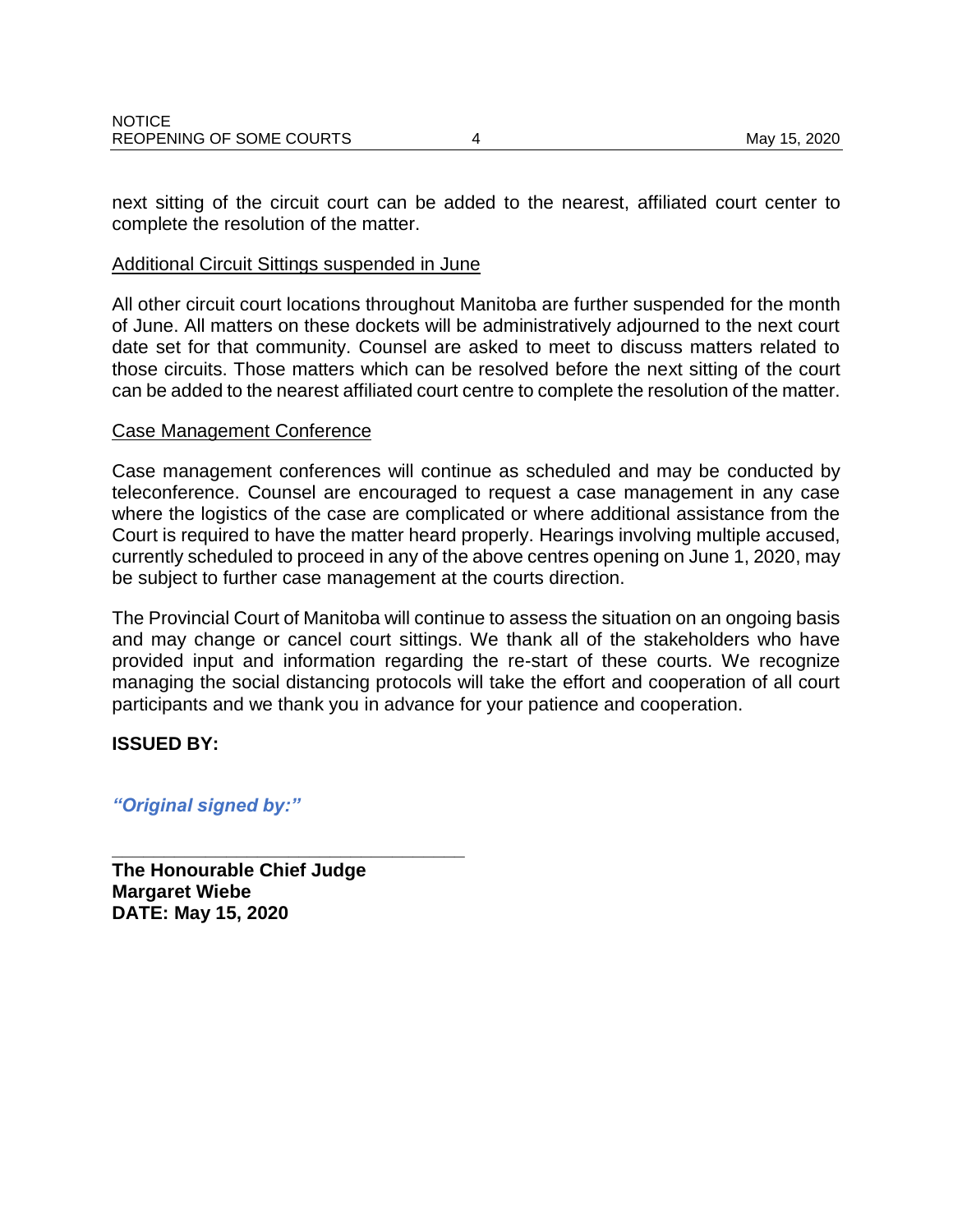# **COVID-19 and Resumption of Court Hearings**

## **for the Provincial Court of Manitoba**

The Provincial Court of Manitoba has confirmed it will reopen court proceedings in a limited number of court centres on a staged and incremental basis beginning June 1, 2020. See Notice of May 15, 2020. The Courts will only be open to those people necessary to the proceedings before the Courts and will remain closed to the general public.

The locations where Court will re-open is based on the premise all stakeholders will contribute to managing the COVID-19 health and safety protocols necessary to continue to reduce the spread of the virus. This is a shared responsibility. All persons attending Courts will be required to participate and cooperate with the recommended COVID -19 safety protocols.

This Notice is to provide court stakeholders with information about the steps Courts are taking to ensure safe proceedings for all stakeholders and participants. Please note that these may be subject to change if there are changes in the COVID-19 situation in Manitoba.

## COVID-19 Courts Safety

In order to ensure the safety of all participants of in person hearings, Manitoba Justice has implemented and encourages your cooperation in complying with the following safety measures:

- All persons entering a Courthouse or circuit point location will be subject to a prescreening process that includes answering specific questions regarding health and travel.
- Hand sanitizer will be available at the entrance of every court facility or circuit point location. All persons attending court should sanitize their hands upon entry and exit of any court facility or circuit point location.
- Signage has been posted in all Courthouses reminding people to adhere to social/physical distancing practices.
- Signage will be in place at all circuit point facilities reminding people to adhere to social/physical distancing practices.
- People attending matters in courtrooms are asked to remain outside the courtroom and potentially the court facility until they are called in.
- Victims and witnesses subpoenaed to testify may check in at the Victim Witness Assistance office. Safe occupancy levels will be maintained in the Victim Witness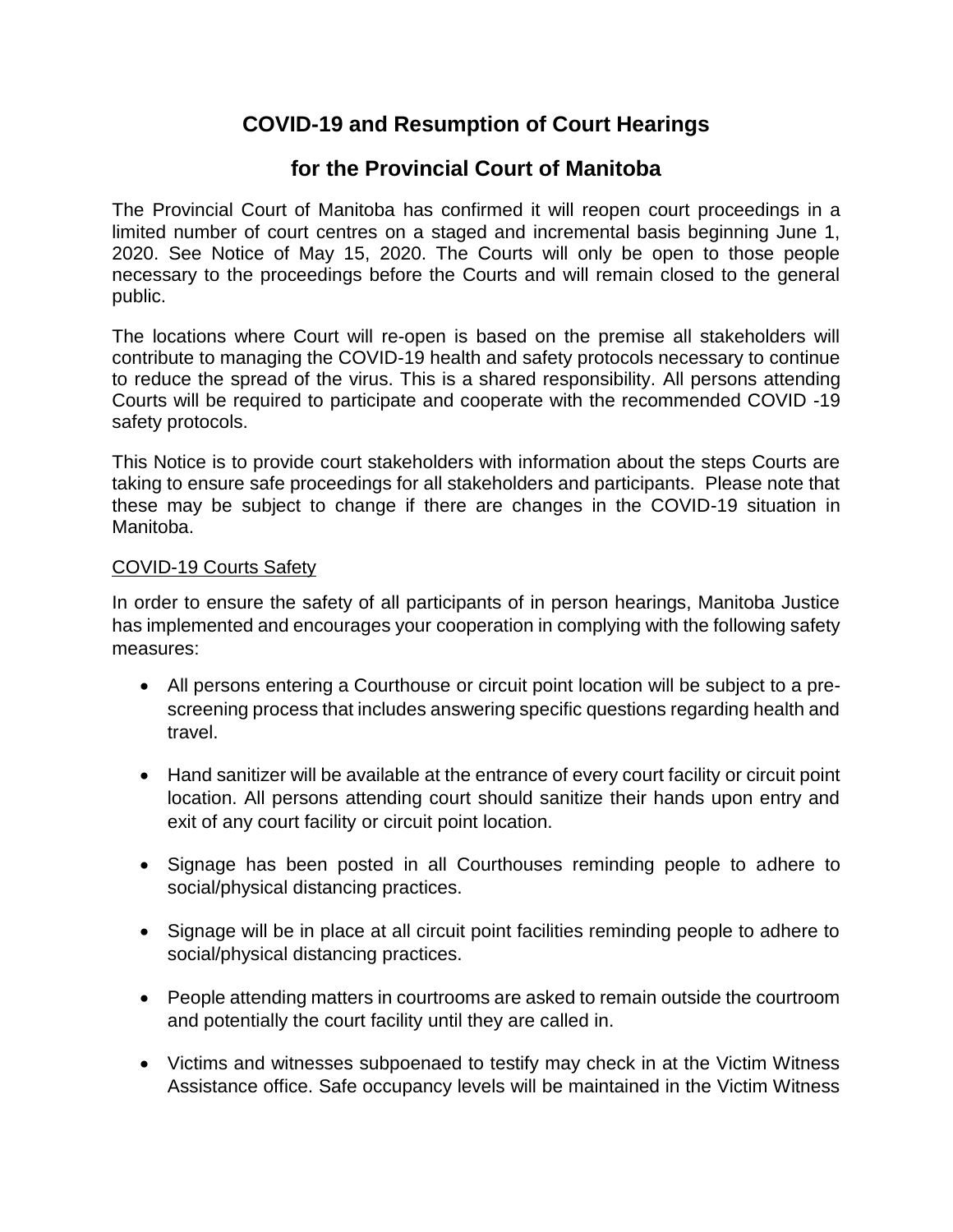Assistance office, so witnesses may be asked to wait outside the courtroom until they are called in to testify. Those entering the Victim Witness Assistance office in Winnipeg will be asked to sanitize their hands and follow physical distancing rules in the waiting area.

- Safe occupancy levels of courtrooms, circuit points and public spaces will be determined and adjusted depending upon public health orders in force at the time. However, you will not be allowed to attend inside the courtroom unless your matter is being dealt with or you have the permission of the presiding judge.
- Hand sanitizer is available at the entrance of each courtroom and circuit point location; all persons should sanitize their hands upon entry and exit of a courtroom or circuit point location.
- Signage has been placed outside of elevators, limiting use to one to two parties.
- Each courtroom is disinfected daily.
- Each circuit point location is disinfected prior to the court party entering the facility.
- All surfaces occupied by multiple individuals will be cleaned and sanitized before the next person is allowed in the area, including the witness box and counsel tables.
- The court will not be supplying masks for individuals attending court. However, personal masks may be worn, subject to the Judge requiring any person to remove their mask for any portion of the proceeding.
- Interview rooms will be sanitized frequently throughout the day.
- All other high traffic surfaces, including door handles and hand railings, are cleaned and sanitized frequently throughout the day.
- No physical touching will be tolerated.
- Water will not be available in the courtroom during this time.
- In cases where a clerk is providing a witness facial tissues, etc., the clerk will sanitize their hands before and after they touch the items or will wear gloves for the transaction and dispose of the gloves afterwards.